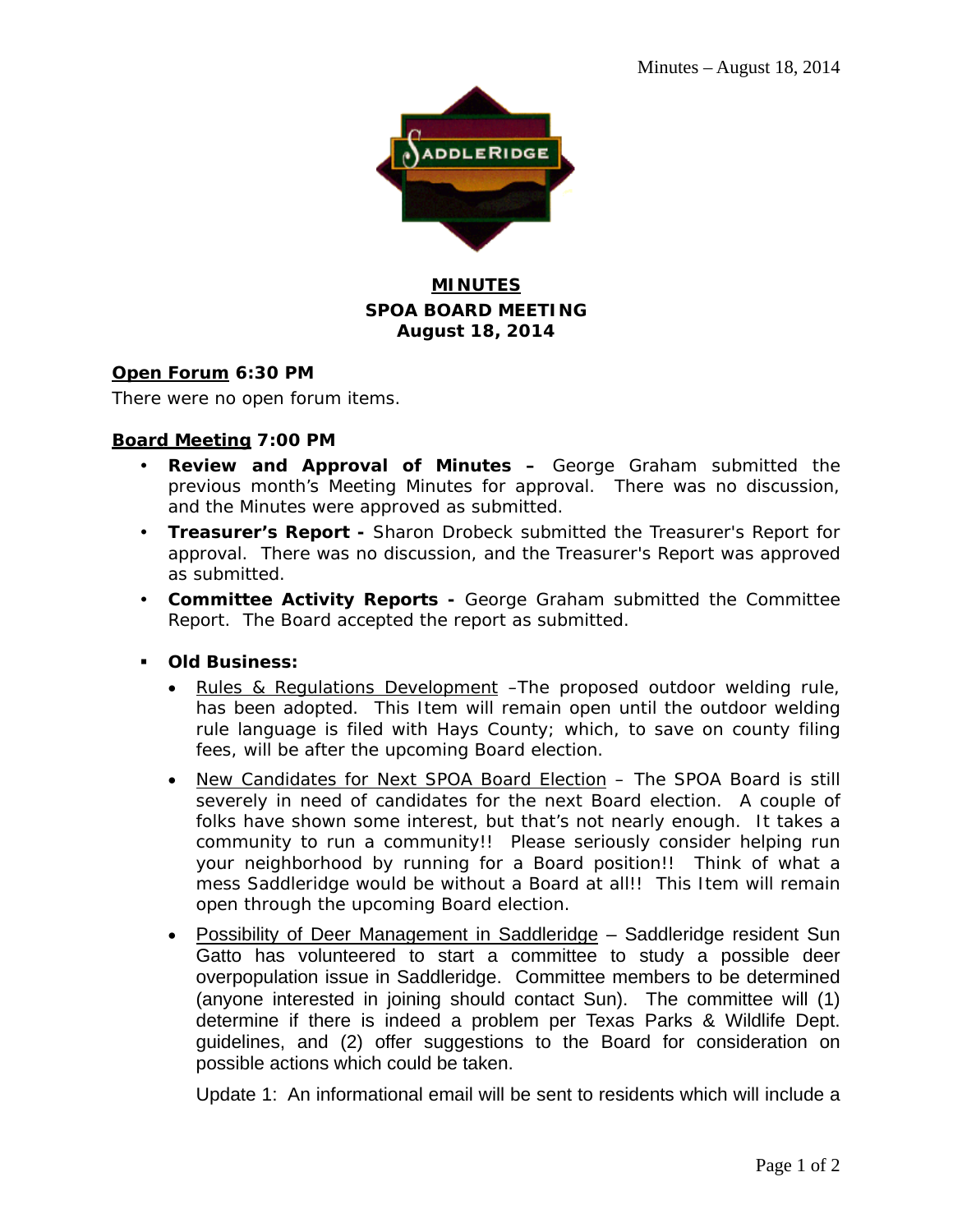"Urban Deer Ecology Knowledge" survey from the Texas Department of Parks & Wildlife, and a web link to the associated TxDP&W article with survey answers and additional info. This item will remain open.

- National Night Out; Agenda & Food The annual National Night Out gathering will be at the Clubhouse on October 7 from 6 to 8 PM. As usual, the SPOA will be providing free food and refreshments for residents and their families. More details to follow on food/guest speakers/etc. as they become available. This item will remain open.
- **New Business:**
	- Fall Newsletter Planning Articles are needed for the next Saddlebags Newsletter. In consideration are (1) SPOA Board Election outcome, (2) Board and Committee Help Wanted article, (3) ????????. Resident ideas and submissions for articles are always accepted and appreciated!! This item will remain open.

The meeting was adjourned at 7:15 PM.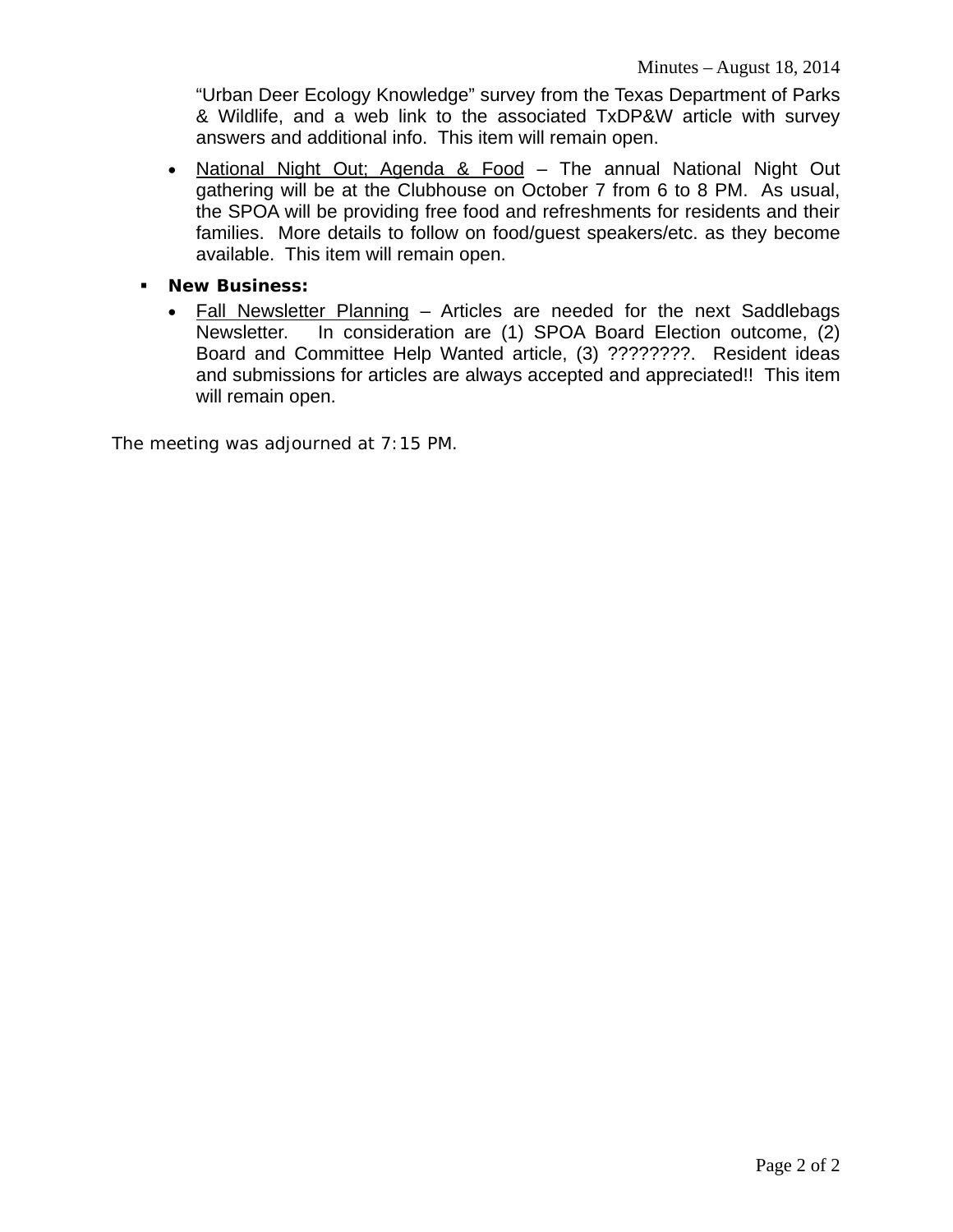# **Saddleridge Property Owners Association**

## **July Treasurer's Report August 18, 2014**

The July Treasurer's report includes a month-end and prior year-end Balance Sheet as well as detailed Profit and Loss Statements that compare actual experience to the budgeted income and expense projections for the month and year-to-date through July. This information is included in a format which includes the 2014 annual budget. This will help to keep the big picture in mind.

The Balance Sheet as of July 31 includes:

- Checking/Savings totaling \$96,565 and no outstanding liabilities.
- Accounts Receivable of \$(8), this negative balance represents dues paid in advance.
- Other Receivables of \$12, this is a bank service charge that was refunded in August.
- Note that the December 31, 2013 statement is marked "Final". During review of accounts there was an interest income entry identified and properly recorded.

A review of the Profit and Loss report shows the monthly net loss to be \$(770) for July, this compares favorably to the budgeted net loss of \$(3,201). There are no unusual items to report; the difference is primarily a timing difference of the Insurance, D&O premium payment.

Year-to-date net income is \$4,165 and compares favorably to the budgeted net income of \$1,773.

As a reminder, monthly budgets can be arbitrary as foreseeing exactly when an expense will occur is difficult to predict. Therefore, our focus is primarily to manage the annual budget.

Respectfully submitted,

Sharon M. Drobeck Treasurer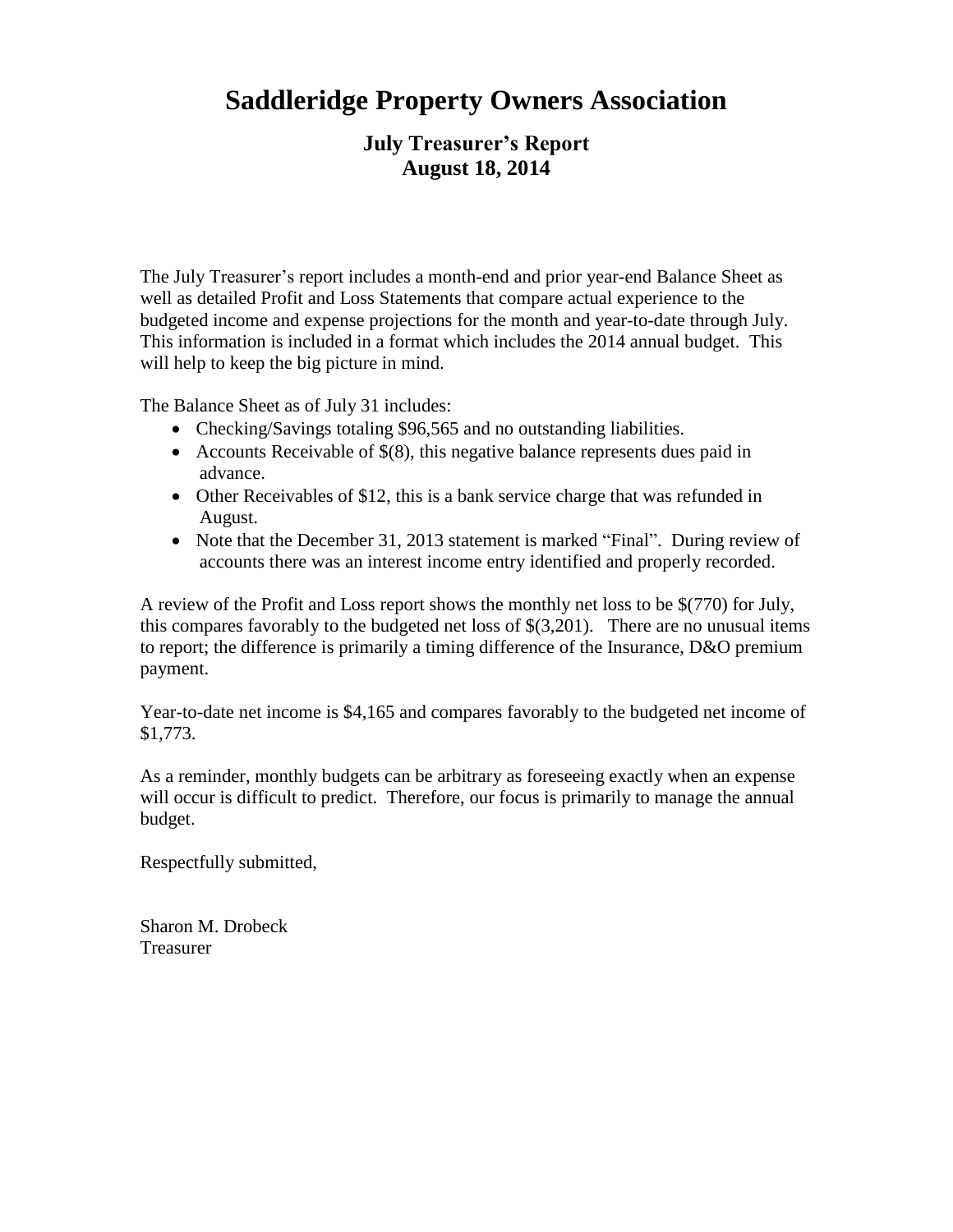# **Saddleridge Property Owners Association Balance Sheets As of**

|                                       | July 31, 2014 | December 31, 2013 |
|---------------------------------------|---------------|-------------------|
| <b>ASSETS</b>                         |               | <b>FINAL</b>      |
| <b>Current Assets</b>                 |               |                   |
| <b>Checking/Savings</b>               |               |                   |
| Ozona CD                              | 50,423.04     | 50,374.99         |
| <b>Ozona Checking</b>                 | 3,692.32      | 6,621.87          |
| <b>Ozona Money Market</b>             | 42,449.41     | 35,423.32         |
| <b>Total Checking/Savings</b>         | 96,564.77     | 92,420.18         |
| <b>Accounts Receivable</b>            |               |                   |
| <b>Accounts Receivable</b>            | (8.00)        | (16.27)           |
| <b>Total Accounts Receivable</b>      | (8.00)        | (16.27)           |
| <b>Other Current Assets</b>           |               |                   |
| <b>Other Receivables</b>              | 12.00         |                   |
| <b>Total Other Current Assets</b>     | 12.00         | 0.00              |
| <b>Total Current Assets</b>           | 96,568.77     | 92,403.91         |
| <b>Other Assets</b>                   |               |                   |
| <b>Saddleridge Property</b>           | 80,500.00     | 80,500.00         |
| <b>Total Other Assets</b>             | 80,500.00     | 80,500.00         |
| <b>TOTAL ASSETS</b>                   | 177,068.77    | 172,903.91        |
| <b>LIABILITIES &amp; EQUITY</b>       |               |                   |
| <b>Equity</b>                         |               |                   |
| <b>Opening Balance Equity</b>         | 110,823.40    | 110,823.40        |
| <b>Retained Earnings</b>              | 62,080.51     | 57,952.05         |
| <b>Net Income</b>                     | 4,164.86      | 4,128.46          |
| <b>Total Equity</b>                   | 177,068.77    | 172,903.91        |
| <b>TOTAL LIABILITIES &amp; EQUITY</b> | 177,068.77    | 172,903.91        |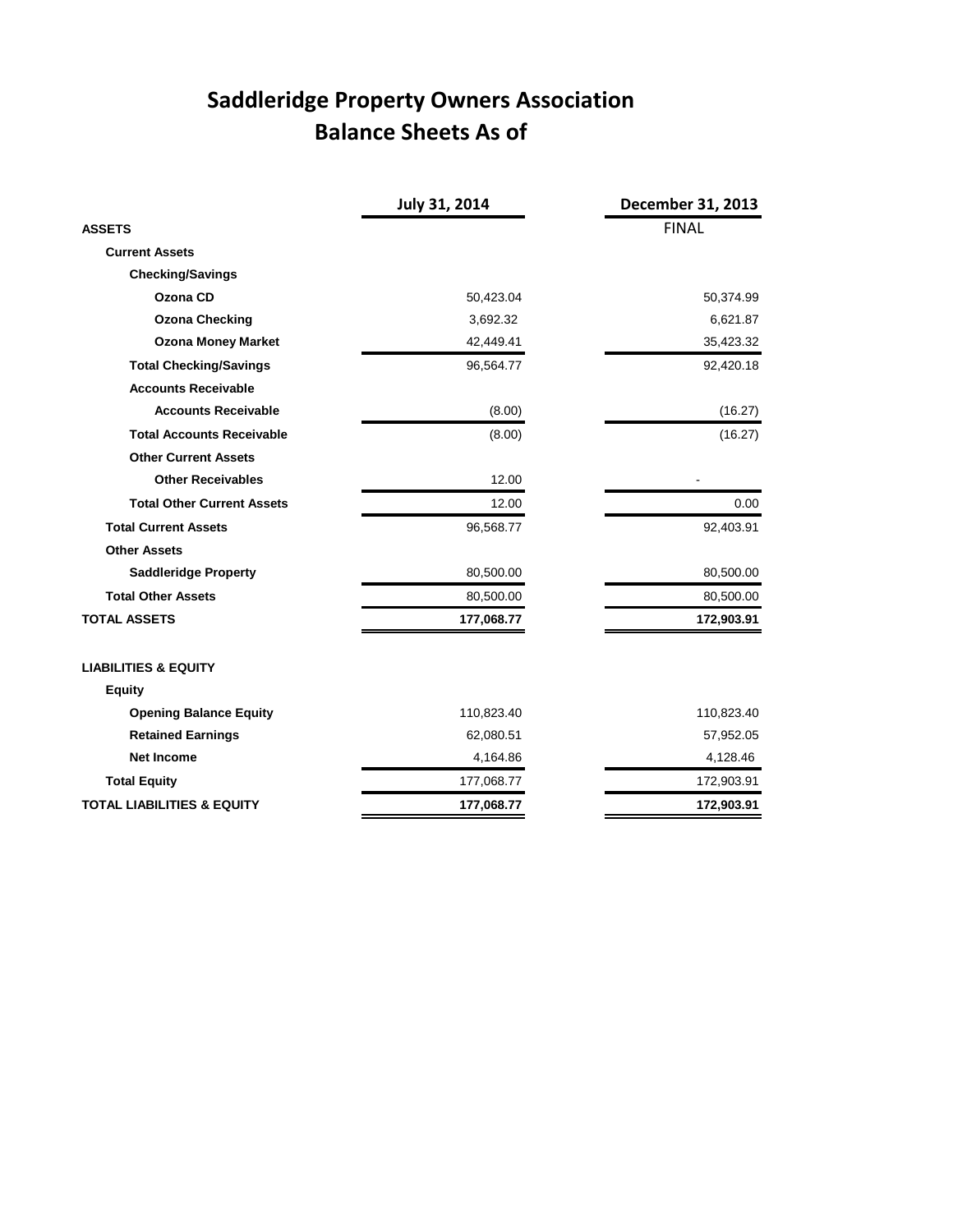#### **11:40 AM 08/16/14 Cash Basis**

# **Saddleridge Property Owners Association Profit & Loss Budget Performance**

 **July 2014**

|                               | <b>Jul 14</b> | <b>Budget</b> | Jan - Jul 14 | <b>YTD Budget</b> | <b>Annual Budget</b> |
|-------------------------------|---------------|---------------|--------------|-------------------|----------------------|
| <b>Income</b>                 |               |               |              |                   |                      |
| <b>Clubhouse Usage Fee</b>    | 50.00         | 50.00         | 275.00       | 275.00            | 500.00               |
| <b>HOA Dues Collected</b>     | 0.00          | 0.00          | 15,051.00    | 14,375.00         | 19,580.00            |
| <b>Interest Assessed Fees</b> | 0.00          | 0.00          | 163.33       | 150.00            | 250.00               |
| Interest Inc                  | 10.04         | 8.00          | 75.68        | 56.00             | 100.00               |
| <b>Resale Cert. Fee</b>       | 0.00          | 50.00         | 150.00       | 350.00            | 500.00               |
| <b>Transfer Fees</b>          | 50.00         | 50.00         | 200.00       | 250.00            | 500.00               |
| <b>Uncategorized Income</b>   | 0.00          |               | 0.00         | 0.00              | 0.00                 |
| <b>Total Income</b>           | 110.04        | 158.00        | 15,915.01    | 15,456.00         | 21,430.00            |
| <b>Expense</b>                |               |               |              |                   |                      |
| <b>Accounting</b>             |               |               |              |                   |                      |
| <b>Accounting-Bookkeeper</b>  | 175.00        | 175.00        | 1,225.00     | 1,225.00          | 2,100.00             |
| <b>Total Accounting</b>       | 175.00        | 175.00        | 1,225.00     | 1,225.00          | 2,100.00             |
| <b>Annual Septic Contract</b> | 0.00          |               | 225.00       | 250.00            | 250.00               |
| <b>Bank Charges</b>           |               |               |              |                   |                      |
| <b>Check Printing</b>         | 0.00          |               | 0.00         | 75.00             | 75.00                |
| <b>Safe Deposit Box</b>       | 0.00          |               | 40.00        | 40.00             | 40.00                |
| <b>Total Bank Charges</b>     | 0.00          |               | 40.00        | 115.00            | 115.00               |
| <b>Clubhouse Expenses</b>     |               |               |              |                   |                      |
| Cleaning                      | 50.00         | 50.00         | 350.00       | 350.00            | 595.00               |
| <b>Cleaning Supplies</b>      | 0.00          | 25.00         | 0.00         | 50.00             | 100.00               |
| <b>Furnishings</b>            | 0.00          | 0.00          | 0.00         | 100.00            | 200.00               |
| <b>Heating and AC</b>         | 0.00          |               | 453.70       | 75.00             | 150.00               |
| <b>Insurance</b>              | 0.00          |               | 0.00         |                   | 375.00               |
| Lighting                      | 0.00          |               | 0.00         | 50.00             | 50.00                |
| <b>Maintenance Labor</b>      | 0.00          |               | 0.00         | 400.00            | 400.00               |
| <b>Misc</b>                   | 0.00          |               | 0.00         | 0.00              | 0.00                 |
| <b>Outside Lighting</b>       | 0.00          | 50.00         | 0.00         | 50.00             | 50.00                |
| <b>Pest Control</b>           | 102.84        | 105.00        | 308.52       | 313.00            | 420.00               |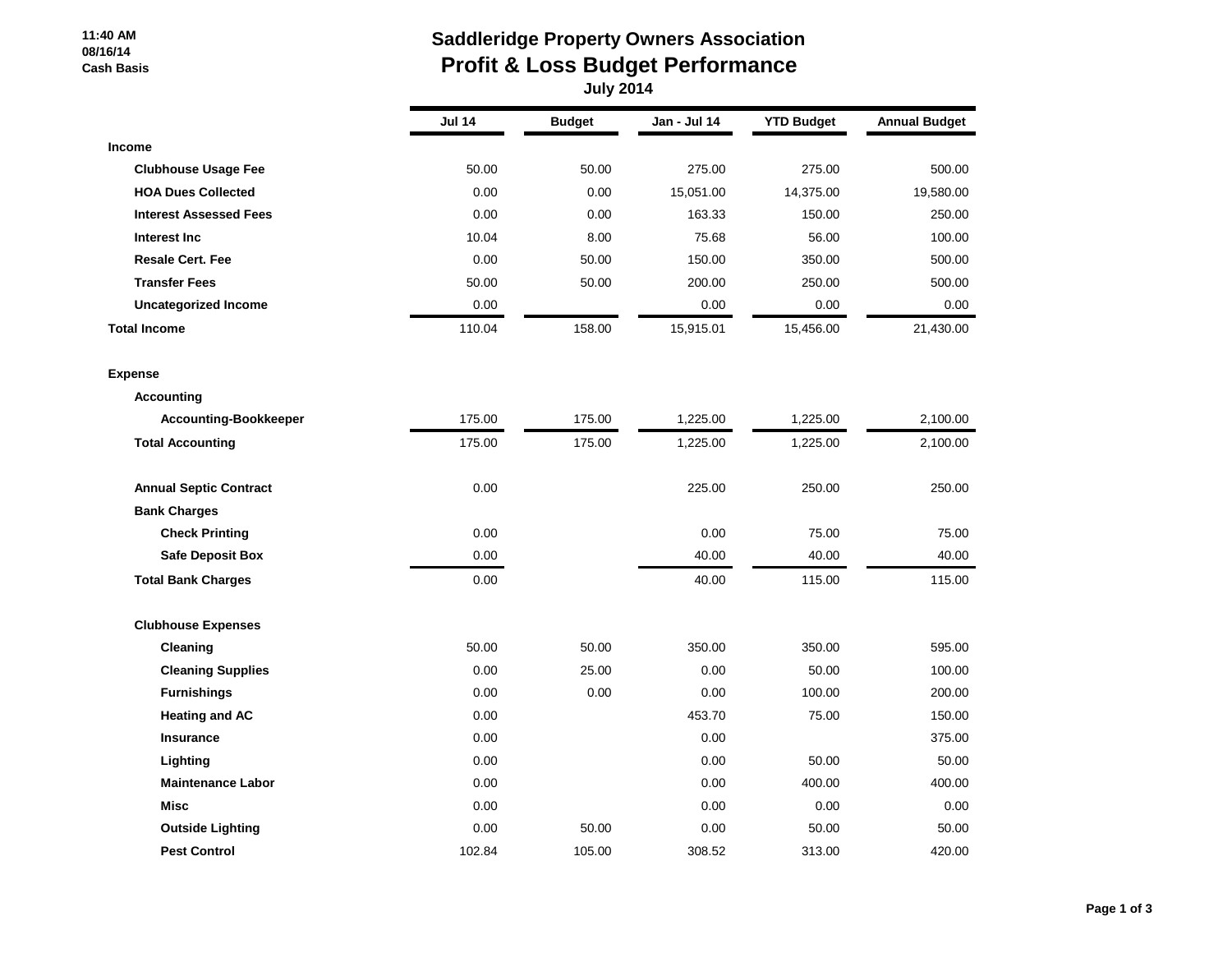#### **11:40 AM 08/16/14 Cash Basis**

## **Saddleridge Property Owners Association Profit & Loss Budget Performance July 2014**

|                                            | <b>Jul 14</b> | <b>Budget</b> | Jan - Jul 14 | <b>YTD Budget</b> | <b>Annual Budget</b> |
|--------------------------------------------|---------------|---------------|--------------|-------------------|----------------------|
| <b>Plumbing Repairs</b>                    | 0.00          |               | 0.00         | 75.00             | 250.00               |
| <b>Repairs</b>                             | 0.00          |               | 0.00         | 250.00            | 500.00               |
| <b>Septic Cleaning and Service</b>         | 0.00          |               | 485.00       |                   |                      |
| Trash                                      | 86.26         | 90.00         | 258.72       | 260.00            | 350.00               |
| Water softener monthly maintain            | 0.00          | 25.00         | 85.42        | 175.00            | 300.00               |
| <b>Wellhouse Expenses</b>                  | 0.00          |               | 0.00         | 50.00             | 100.00               |
| <b>Total Clubhouse Expenses</b>            | 239.10        | 345.00        | 1,941.36     | 2,198.00          | 3,840.00             |
| <b>Dues and Subscriptions</b>              | 0.00          |               | 0.00         | 25.00             | 25.00                |
| <b>Food for Saddleridge Meetings</b>       |               |               |              |                   |                      |
| <b>Food for Annual BBQ</b>                 | 0.00          |               | 311.62       | 550.00            | 550.00               |
| <b>Neighborhood Watch</b>                  | 0.00          |               | 0.00         |                   | 400.00               |
| <b>Total Food for Saddleridge Meetings</b> | 0.00          |               | 311.62       | 550.00            | 950.00               |
| Improvements                               |               |               |              |                   |                      |
| Landscaping                                |               |               |              |                   |                      |
| <b>Entrance</b>                            | 0.00          |               | 0.00         | 200.00            | 400.00               |
| Lighting                                   | 0.00          |               | 0.00         | 100.00            | 200.00               |
| <b>Plants</b>                              | 0.00          |               | 0.00         | 180.00            | 360.00               |
| <b>Total Landscaping</b>                   | 0.00          |               | 0.00         | 480.00            | 960.00               |
| <b>Wellhouse Improvements</b>              | 0.00          |               | 0.00         | 100.00            | 100.00               |
| <b>Total Improvements</b>                  | 0.00          |               | 0.00         | 580.00            | 1,060.00             |
| <b>Insurance-HOA Liability</b>             | 0.00          |               | 615.00       | 600.00            | 600.00               |
| Insurance, D&O                             | 0.00          | 2,500.00      | 2,445.00     | 2,500.00          | 2,500.00             |
| <b>Lawn Maintenance</b>                    | 162.38        | 162.00        | 1,623.78     | 1,490.00          | 2,300.00             |
| <b>Legal-Attorney Fees</b>                 | 0.00          |               | 0.00         | 500.00            | 1,000.00             |
| <b>Mailings</b>                            | 0.00          |               | 0.00         | 150.00            | 250.00               |
| <b>Miscellaneous</b>                       |               |               |              |                   |                      |
| <b>ACC Office Supplies</b>                 | 0.00          |               | 0.00         | 50.00             | 100.00               |
| Copying                                    | 0.00          |               | 0.00         | 50.00             | 50.00                |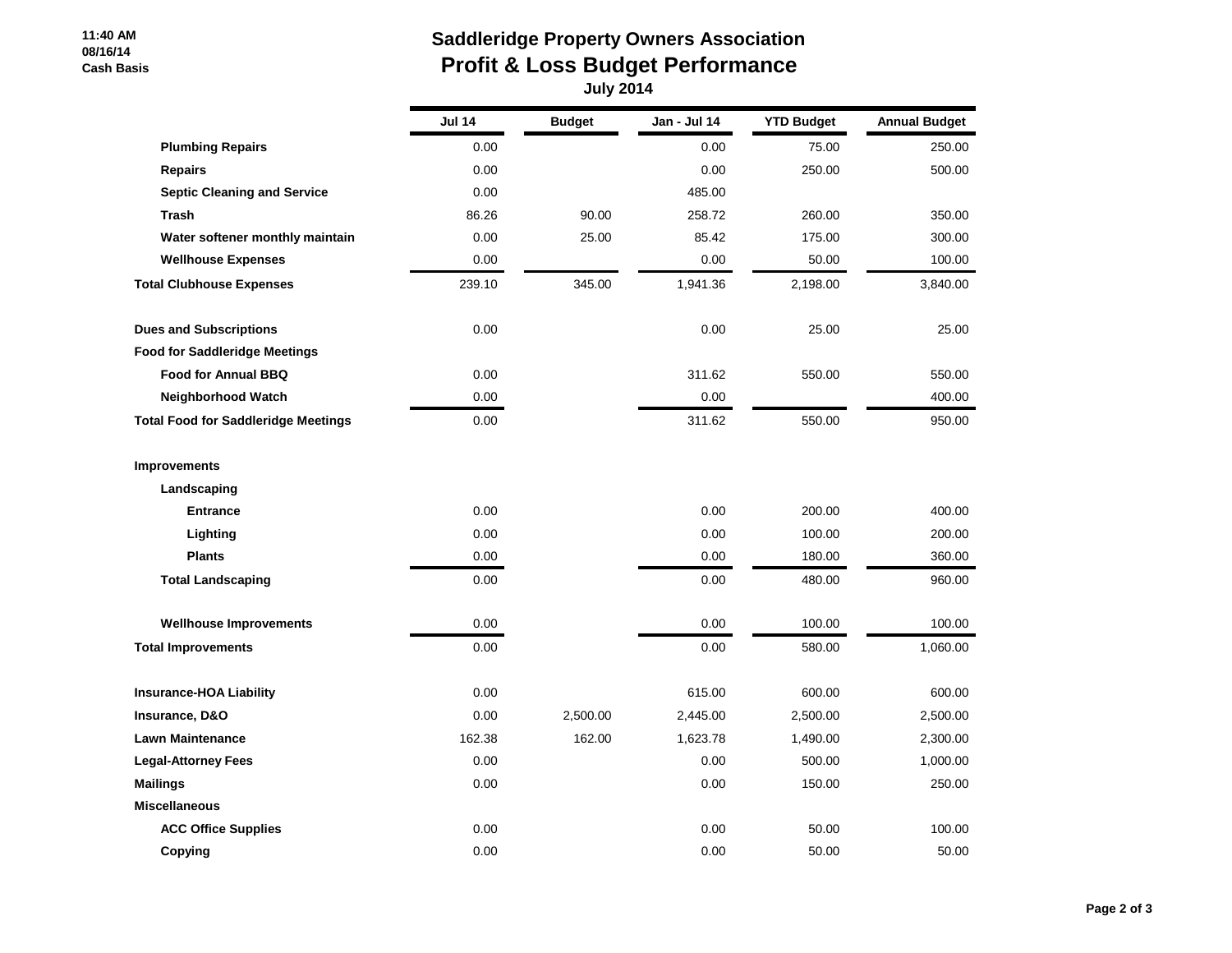#### **11:40 AM 08/16/14 Cash Basis**

## **Saddleridge Property Owners Association Profit & Loss Budget Performance July 2014**

|                            | <b>Jul 14</b> | <b>Budget</b> | Jan - Jul 14 | <b>YTD Budget</b> | <b>Annual Budget</b> |
|----------------------------|---------------|---------------|--------------|-------------------|----------------------|
| <b>Legal Records</b>       | 0.00          | 20.00         | 20.00        | 40.00             | 50.00                |
| <b>Office Supplies</b>     | 0.00          |               | 201.13       | 50.00             | 50.00                |
| <b>Printer Cart.</b>       | 0.00          |               | 0.00         |                   | 100.00               |
| <b>Software</b>            | 0.00          |               | 0.00         | 280.00            | 280.00               |
| <b>Website Hosting Fee</b> | 0.00          |               | 0.00         |                   | 120.00               |
| <b>Total Miscellaneous</b> | 0.00          | 20.00         | 221.13       | 470.00            | 750.00               |
| <b>PEC Electricity</b>     | 303.32        | 157.00        | 1,304.49     | 1,230.00          | 2,000.00             |
| <b>Taxes</b>               | 0.00          |               | 1,797.77     | 1,800.00          | 1,800.00             |
| <b>Total Expense</b>       | 879.80        | 3,359.00      | 11,750.15    | 13,683.00         | 19,540.00            |
| Net Income                 | (769.76)      | (3,201.00)    | 4,164.86     | 1,773.00          | 1,890.00             |